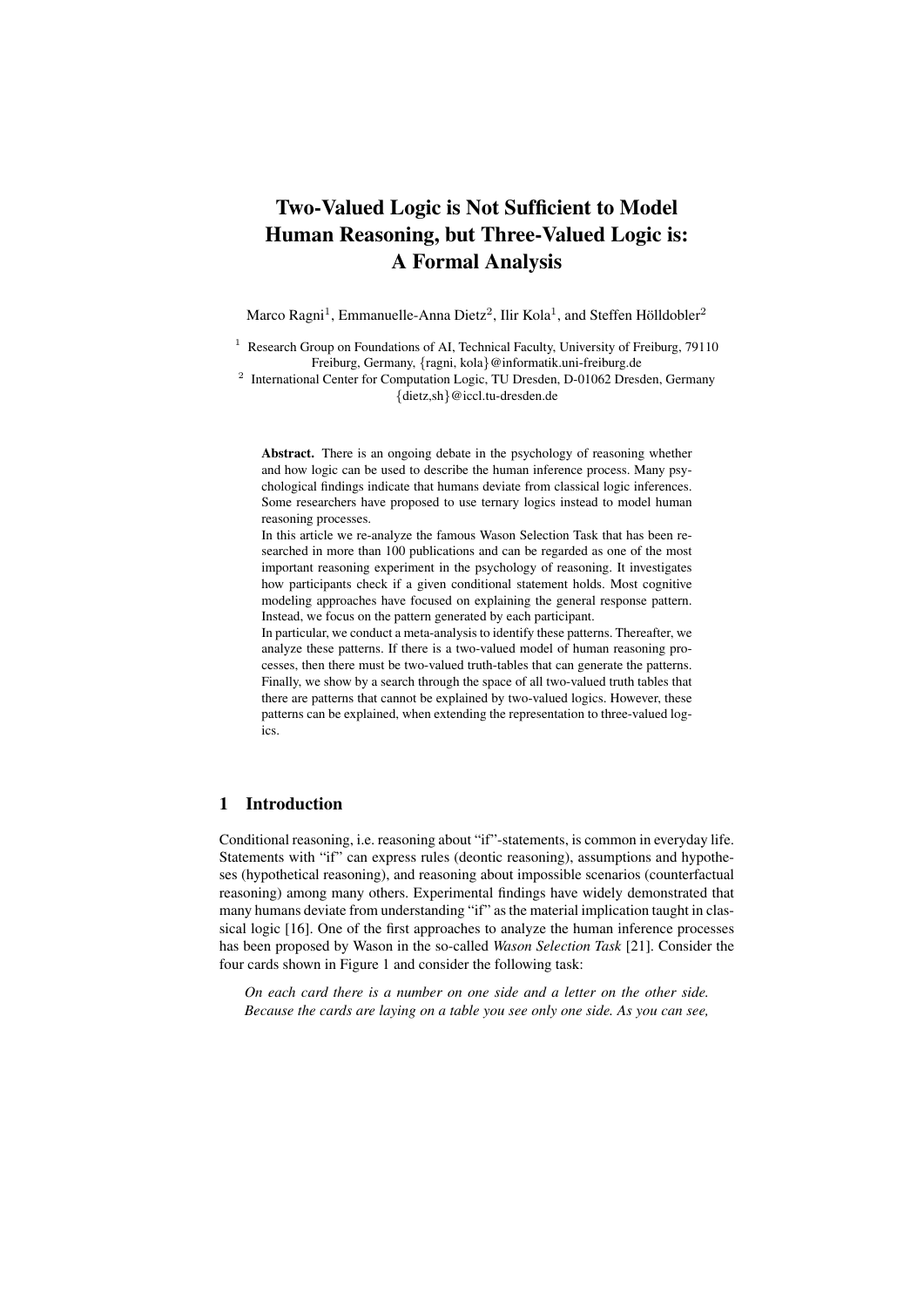Rule: If a card shows a D on one side, then its opposite side is a 3 Tick the box(es) of the card(s) which you think should be turned to verify whether the rule applies



Fig. 1. The Wason Selection Task. Participants have to decide which card(s) they necessarily need to turn to test whether the rule "If a card shows an D on one side, then its opposite side is a 3" holds.

*two of the cards show letters "D" and "K" and two other cards show numbers "3" and "7". The participant's task is to select cards that need to be turned over in order to test the truth of the statement "If the letter side shows a "D" then the other side shows a "3". How many cards at most and which have to be turned in order to show that the rule does or does not hold?*

Table 1. Aggregated results reported by Oaksford & Chater (1994) for the Wason Selection Task (rule  $p \rightarrow q$  and in brackets the cards from Fig. 1).

|                                 |    |                  |    | $p(D) q(3) \overline{q}(7) \overline{p}(K)$ |
|---------------------------------|----|------------------|----|---------------------------------------------|
| Percentage of cards selected 89 |    | 62 25            |    | 16                                          |
| Standard Deviation (SD)         | 15 | 12 <sup>12</sup> | 14 | 09                                          |

Answers from the participants about the number of cards to be turned range from 0 to 4. A meta-study by [16] analyzed how many of the cards are turned (see Table 1).

- Most participants (89%) would turn the card "D" because "*given the rule*  $p \rightarrow q$ *and observing p on the one side, q must be on the other side for the rule to hold*". This is the apparently well-known *modus ponens* (MP) and is classical logically correct.
- $-62\%$  of the participants want to flip the card "3" because "given  $p \rightarrow q$  and observ*ing q, p must be on the other side*". This is known as *affirmation of the consequence* (AC) and is classical logically incorrect.
- $-$  25% of the participants want to flip the card "7" because "given  $p \rightarrow q$  and observ*ing*  $\overline{q}$ ,  $\overline{p}$  *must be on the other side*". This is known as *modus tollens* (MT) and is classical logically correct.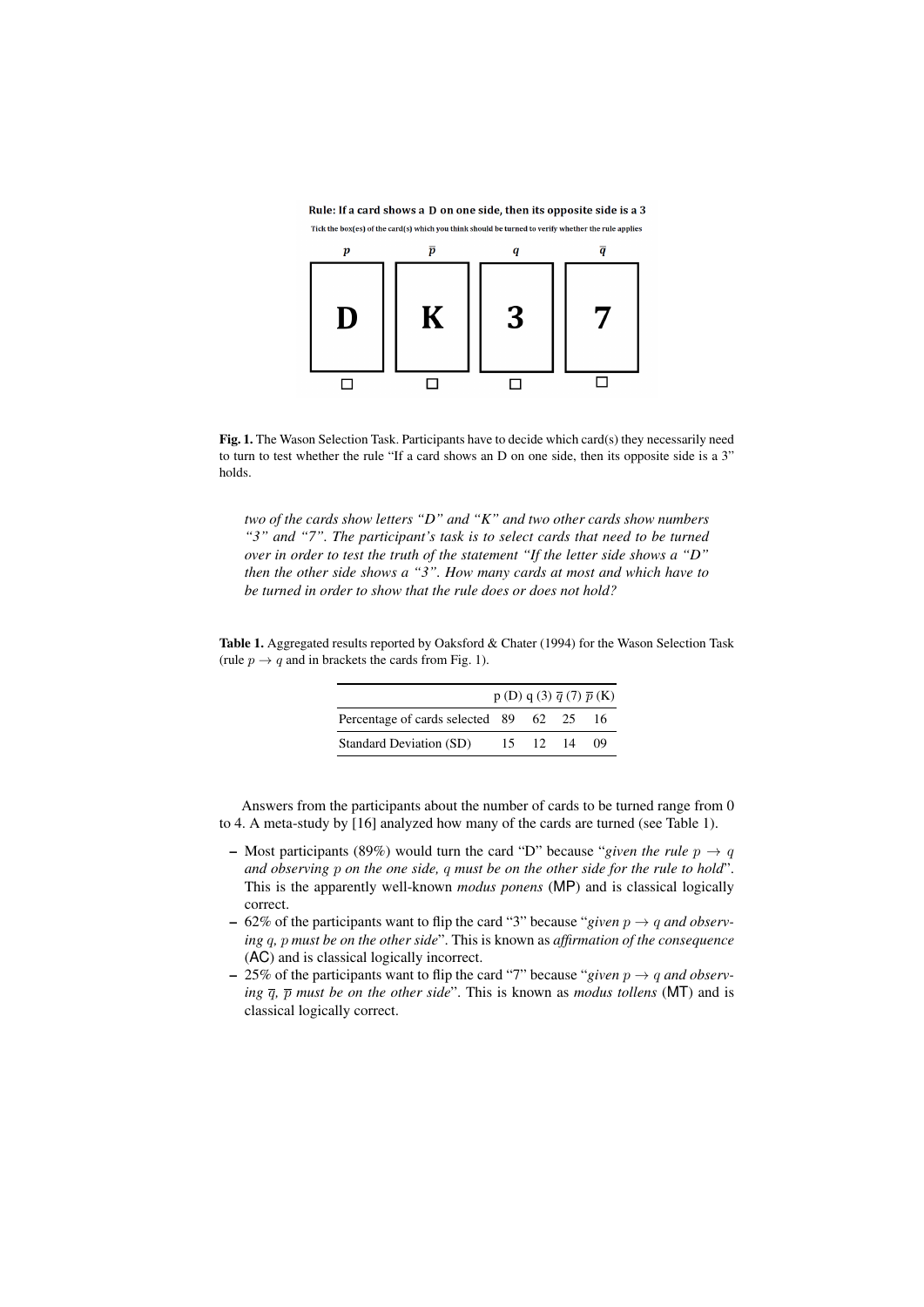| Rule Number | Name |                                    |                  | Premises Conclusion Logically correct? |
|-------------|------|------------------------------------|------------------|----------------------------------------|
|             |      | MP $p \rightarrow q, p$            |                  | Yes                                    |
|             |      | DA $p \rightarrow q, \bar{p}$      |                  | No                                     |
| 3           |      | AC $p \rightarrow q, q$            | ŋ                | No                                     |
|             |      | MT $p \rightarrow q, \overline{q}$ | $\boldsymbol{n}$ | Yes                                    |

Table 2. Inference rules and abbreviations: MP: Modus Ponens, DA: Denial of Antecedent, AC: Affirmation of Consequence, MT: Modus Tollens

 $- 15\%$  of the participants want to flip the card "K" because "given  $p \rightarrow q$  and ob*serving p, q must be on the other side*". This is known as *denial of the antecedent* (DA) and is classical logically incorrect.

Possible explanations for the behavior of the participants vary from heuristics and information gain [17] to a bi-conditional interpretation of the conditional statement  $[15]$  of the logically naïve reasoners.<sup>3</sup> The classical inference rules are summarized in Table 2.

One explanation for the behavioral findings was that the domain is too abstract and the possible lack of background knowledge was why participants made this mistake. For this reason Johnson-Laird and colleagues [11] examined the influence of background knowledge and were able to show that a similar problem was solved correctly. Cosmides and Tooby [3] showed in an experiment that in a "social" or content formulation of the Wason Selection Task more than 70% of the participants gave the correct answer (turning the MP and MT-cards and none of the other cards). An explanation is that humans are better in detecting deviations from social rules. Consider the following problem:

*You are a police officer and have to check if guests in a restaurant adhere to the following rule "If someone drinks alcohol, then this person must be over 21." There are 4 guests sitting in the restaurant at this time (that are represented on cards as above). On the first card there is a person drinking beer, on the second one there is a person drinking Coke, the third card represents a person with 22 years and the fourth card a person 17 years old. Which card(s) only do you need to turn to check if the rule holds?*

It is easy to see that this formulation is isomorphic to the previous abstract version as follows: *drinks alcohol* corresponds to the card "D", *22 years* to "3", *Coke* to "K", and *age 17* to "7". The experimental findings of Cosmides and Tooby [3] indicate that despite an isomorphic formulation of the Wason Selection Task, humans perform in the social/content based case considerably better than in the abstract case. This shows that humans are not simply applying rules regardless of the domain. Hence, human reasoning is context dependent and a semantic approach seems to be a more appropriate cognitive modeling option.

<sup>&</sup>lt;sup>3</sup> This term means that participants in such experiments do not have any training in logic.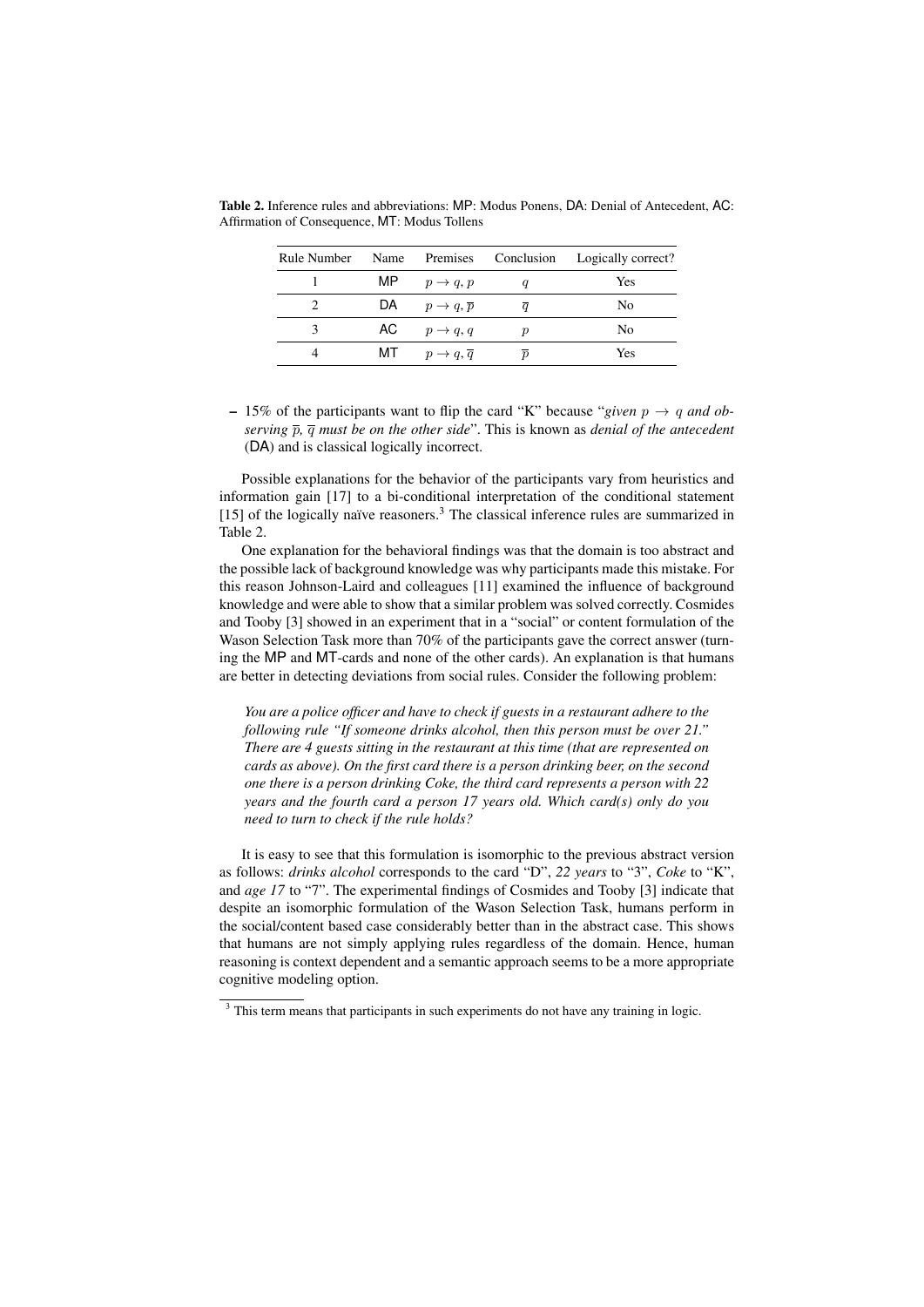Modeling approaches using a ternary logic like the Łukasiewicz logic [14] in [5] can explain the differences between the abstract and social case version of the task, where the conditional is understood as a biconditional and in addition for the abstract case abduction is applied to explain the cards. Hence, ternary logic is sufficient. But can we explain the results of the Wason Selection Task by a two-valued logic as well?

Any cognitive modeling approaches so far which we are aware of (see e.g., [16]) has focused on the aggregated data for each card, i.e., the number of participants that could pick a card (see the Table 1 above). Such an aggregated analysis may lead to a wrong interpretation and erroneous modeling, it disguises important factors in the data. Hence, in the following we will re-analyze the data in the line of the following questions:

- 1. *Data/Empirical Analysis*: Which response patterns are chosen by each participant? Are there empirical differences between the abstract and social version of the Wason Selection Task?
- 2. *Modeling*: Can these patterns be modeled by two-valued logics, rule-based, or probabilistic approach? Can three-valued logics model these patterns?
- 3. *Processing/System-based analysis*: In which order are the answers given and can they be explained?

### 2 Empirical Analysis: The Response Patterns

To gain a broader data base on the existing experimental literature we searched pubmed<sup>4</sup> and google scholar<sup>5</sup> with the keywords: "Wason Selection Task" and "Experiment". We identified 43 articles that reported at least six of the sixteen possible answer patterns (see Table 3). We classified the answer patterns according to "social" based experiments (like the reported social version above) and an abstract version (cp. the abstract version above in Fig. 1). Additionally, we ranked the given answer patterns according to their frequency (see Table 3). Analyzing the table we find the following:

- In the social and in the abstract version, only few participants chose the pattern All. This pattern is chosen by less than 5% of the cases in the abstract case and less than 1% in the social case.
- The classical logical correct response MP+MT is highest ranked in the social version of the Wason Selection Task, although not even half of the participants have chosen this pattern (about 45%).
- Patterns in the first three ranks are the same for both tasks, only their order is different.
- The matching hypothesis [6], i.e., the pattern MP+AC appears similarly often in the abstract and the social version, and only in about 22-23% of the cases.
- The pattern  $MP + MT + AC$  was used significantly often in several studies (e.g., cp Table 4). This pattern has been chosen by as many as  $25\%$  [22],  $19\%$  [1],  $12\%$  [7] of the participants in several experiments. We will see later that this answer pattern is not replicable by two-valued logics.

<sup>4</sup> http://www.pubmed.de

<sup>5</sup> http://www.scholar.google.de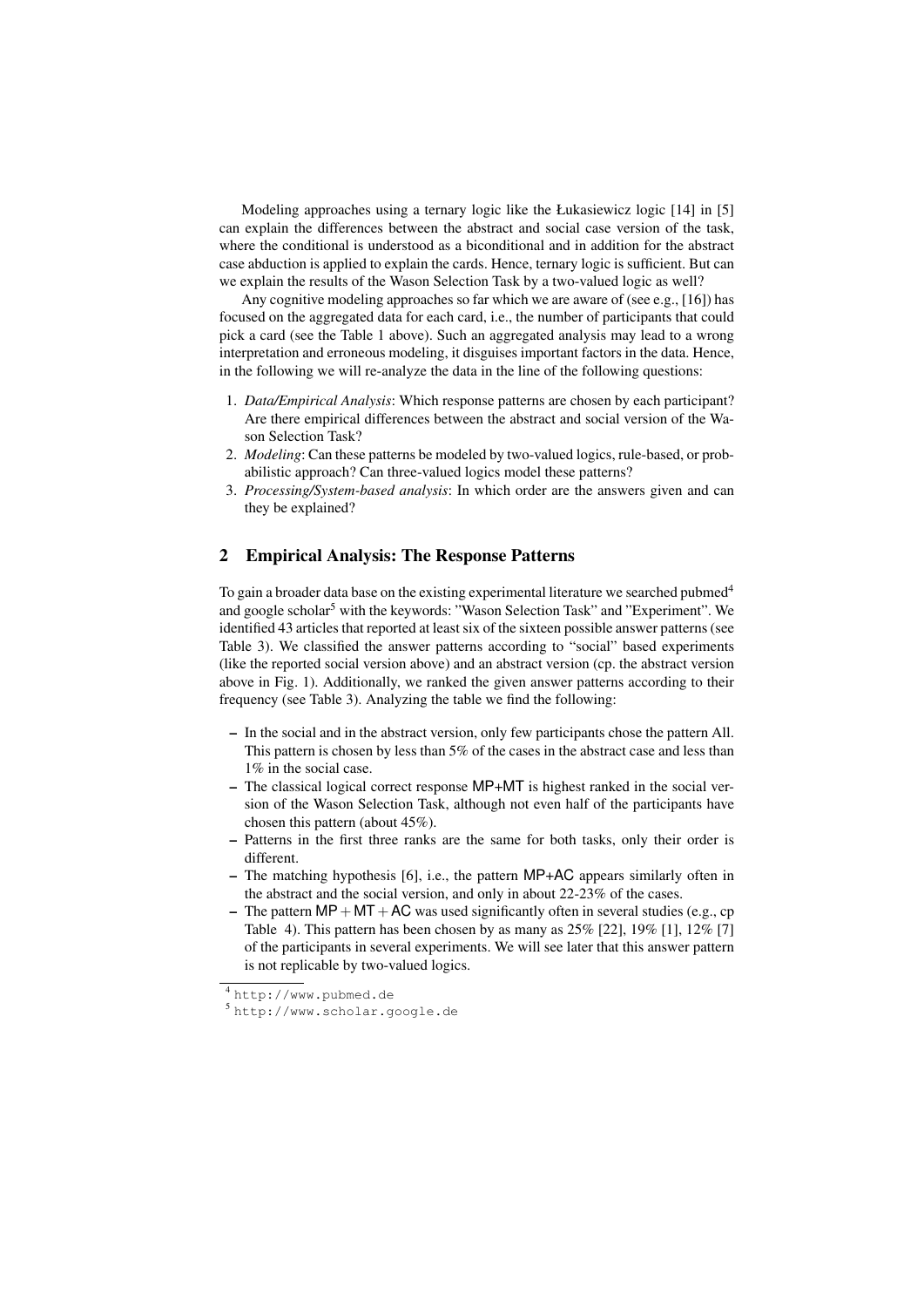Table 3. Ranked answer patterns for the social and abstract version of the Wason Selection Task. Ss refers to the number of participants, where the total number of participants where 519 in the social and 7576 in the abstract case. '-' means below 1%. All = MP+ AC+ DA+ MT, i.e., a participant has turned all cards. None means that a participant has turned no card at all. The patterns emphasized in grey are the ones which are not representable by any two-valued logic as will be discussed later.

| Rank           | Social     | $S_{S}$        | $\%$                     | Abstract   | $S_{S}$ | $\%$ |
|----------------|------------|----------------|--------------------------|------------|---------|------|
| 1              | $MP+MT$    | 238            | 45                       | <b>MP</b>  | 2047    | 26   |
| 2              | $MP+AC$    | 116            | 22                       | $MP+AC$    | 1808    | 23   |
| 3              | <b>MP</b>  | 72             | 14                       | $MP+MT$    | 1022    | 13   |
| $\overline{4}$ | MP+MT+AC   | 31             | 6                        | AC         | 455     | 6    |
| 5              | МT         | 15             | 3                        | MT+DA      | 448     | 5.9  |
| 6              | $AC+DA$    | 6              | 1                        | All        | 383     | 5    |
| 7              | All        | $\overline{4}$ | $\overline{\phantom{0}}$ | МT         | 332     | 4.4  |
| 8              | None       | $\overline{4}$ | -                        | $AC+DA$    | 267     | 3.5  |
| 9              | $MT+AC+DA$ | 3              |                          | DA         | 266     | 3.5  |
| 10             | DA         | 2              |                          | None       | 195     | 2.6  |
| 11             | AC         | $\overline{2}$ |                          | $MP+DA$    | 167     | 2.2  |
| 12             | $MP+MT+DA$ | 2              | -                        | MP+MT+AC   | 163     | 2.2  |
| 13             | $MP+AC+DA$ | 1              |                          | MT+AC      | 99      | 1.3  |
| 14             | MT+DA      | 1              |                          | MP+AC+DA   | 59      |      |
| 15             | MT+AC      | $\mathbf{0}$   | $\overline{\phantom{0}}$ | MT+AC+DA   | 50      |      |
| 16             | $MP+DA$    | $\Omega$       |                          | $MP+MT+DA$ | 35      |      |

# 3 Modeling Approaches

In the previous section we reported and ranked answer patterns in the literature (for a complete overview over each single study please refer to Table 4). In this section we investigate if these patterns can be explained by different modeling approaches, e.g., by two-valued logics.

#### 3.1 Two-valued Logics

Given that  $\mathcal{L}(\mathcal{R})$  is a set of propositional formulas on a set of propositional variables  $\mathcal{R}$ , a two-valued valuation of a formula is a function  $v : \mathcal{L}(\mathcal{R}) \to \{0, 1\}$ , where 0 means *false* and 1 means *true*. The valuation function for the *material implication* is as follows:

$$
v(p \to q) = \begin{cases} 0 \text{ if } v(p) = 1, v(q) = 0\\ 1 \text{ otherwise} \end{cases}
$$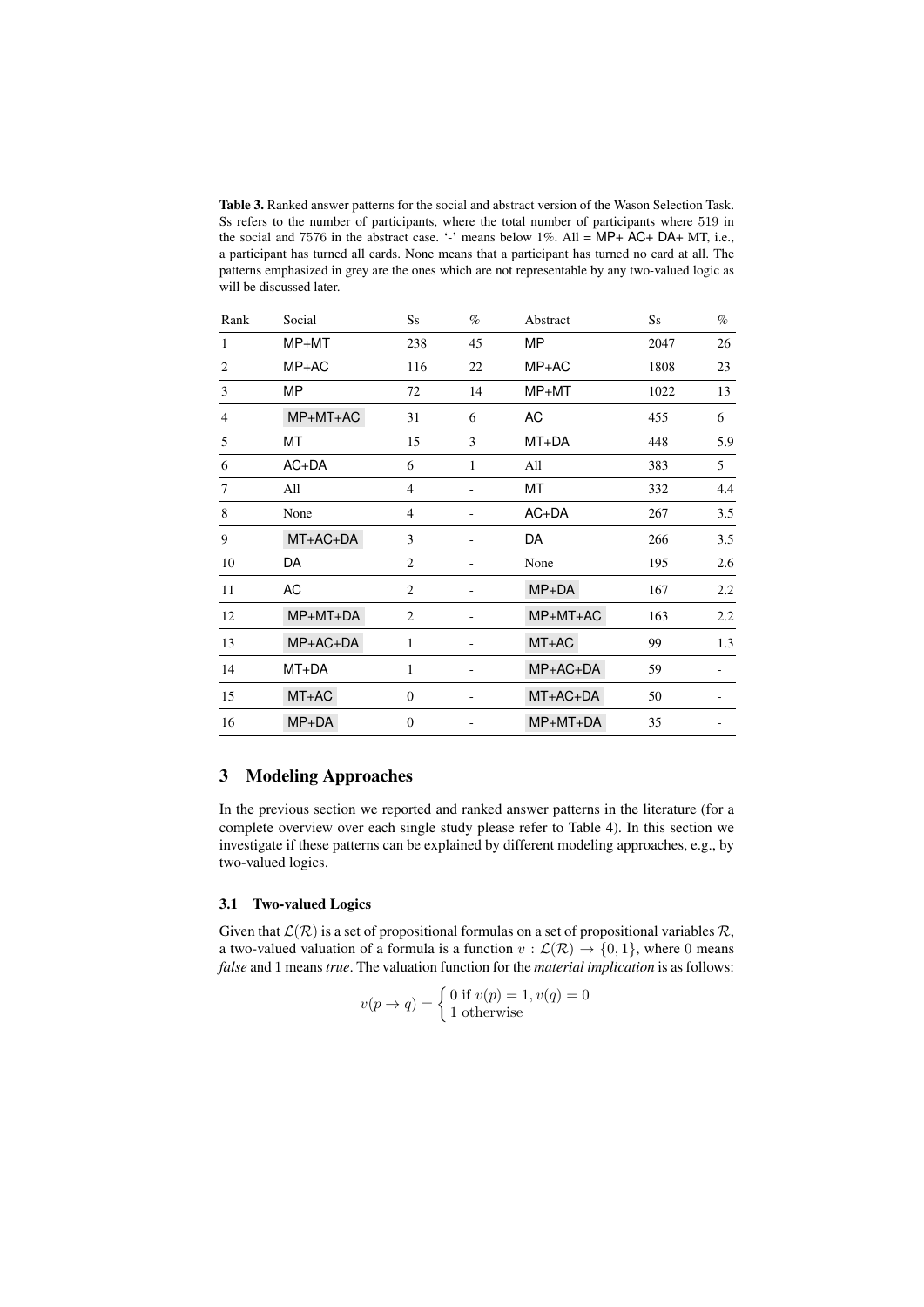| Publication Ss  |          | MP.              |                  |                | $MP+ MT$ $MP+ AC$ $MP+ MT+ AC$ $MP+ AC+ DA$ |                | All                                | Others         |
|-----------------|----------|------------------|------------------|----------------|---------------------------------------------|----------------|------------------------------------|----------------|
|                 |          | $\boldsymbol{p}$ | $p,\overline{q}$ | p, q           | $p,q,\overline{q}$                          | p, q, p        | $p, q, \overline{p}, \overline{q}$ |                |
|                 |          |                  |                  |                |                                             |                |                                    |                |
| <b>Social</b>   |          |                  |                  |                |                                             |                |                                    |                |
| $[4]$           |          | 32 44            | 9                | 31             | 9                                           | $\theta$       | $\theta$                           | $\overline{7}$ |
| [9]             | 50       | 6                | 82               | $\overline{c}$ | 6                                           | 0              | $\Omega$                           | 4              |
| $[22]$          | 40       | $\Omega$         | 65               | 3              | 25                                          | $\Omega$       | $\Omega$                           | 8              |
| $[22]$          | 40       | $\Omega$         | 45               | 18             | 8                                           | 0              | $\Omega$                           | 18             |
| [8]             | 60       | 27               | 17               | 23             | 10                                          | 0              | $\Omega$                           | 23             |
| $[7]$           |          | 25 16            | 16               | 36             | 12                                          | $\Omega$       | $\Omega$                           | 20             |
| Total           | 247 15   |                  | 42               | 17             | 11                                          | $\overline{0}$ | $\boldsymbol{0}$                   | 14             |
|                 |          |                  |                  |                |                                             |                |                                    |                |
| <b>Abstract</b> |          |                  |                  |                |                                             |                |                                    |                |
| [10]            | 128 33   |                  | $\overline{4}$   | 46             | 7                                           | $\theta$       | $\theta$                           | 10             |
| $[18]$          |          | 12 33            | 33               | 25             | 8                                           | 0              | $\Omega$                           | $\overline{0}$ |
| $[23]$          | 320 19   |                  | 36               | 13             | 6                                           | 2              | 8                                  | 16             |
| [9]             |          | 50 28            | $\theta$         | 52             | 6                                           | $\Omega$       | $\theta$                           | 14             |
| $[1]$           | 16       | 13               | 25               | 25             | 19                                          | 0              | 6                                  | $\Omega$       |
| $[12]$          | 89       | 13               | 19               | 24             | 9                                           | $\overline{2}$ | 13                                 | 19             |
| $[20]$          | $n/a$ 35 |                  | 5                | 45             | 7                                           | n/a            | n/a                                | 8              |
| Total           | 615 18   |                  | 13               | 40             | 7                                           |                | $\overline{c}$                     | 19             |

Table 4. Six patterns in the meta-analysis of 46 articles. Ss = number of participants. All other values are percentages chosen by the participants.

As we are in particular interested in reasoning with conditionals, we will only consider valuations of the form  $p \rightarrow_i q$ , where the index *i* denotes the pattern that follows from the valuation of  $\rightarrow$ <sub>i</sub> and possibly differs from the valuation of the material implication. The material implication as defined above corresponds to the chosen truth table for  $\rightarrow_{MP+MT}$  in Table 5, from which the pattern MP+MT follows.

Note that we need to distinguish between *skeptical* and *credulous* reasoning here. A pattern follows skeptically, if it holds under all possible valuations of a given implication. In contrast, a pattern follows *credulously* if it holds under at least one valuation of a given implication. For instance, consider again the Wason Selection Task: Given that the implication  $D \to 3$  needs to be verified and considering card *D*, the majority of participants knows that the other side of the card could be either 3 or not 3 and turn the card. It is not enough to assume that there exists one valuation for which the implication is valid (in this case where 3 is on the other side), but all possible valuations for the given propositional variable need to be taken into account.

From this point of view, it is quite natural to assume that participants reason skeptically, i.e. they require that a given pattern follows from an implication only if that pattern follows for any valuation with respect to this implication.

Additionally, we require that patterns indicate different inference processes. For instance, if participants chose a certain pattern, e.g. MP+AC, they did reason differently than the participants who chose only MP or only AC. Consequently, the representation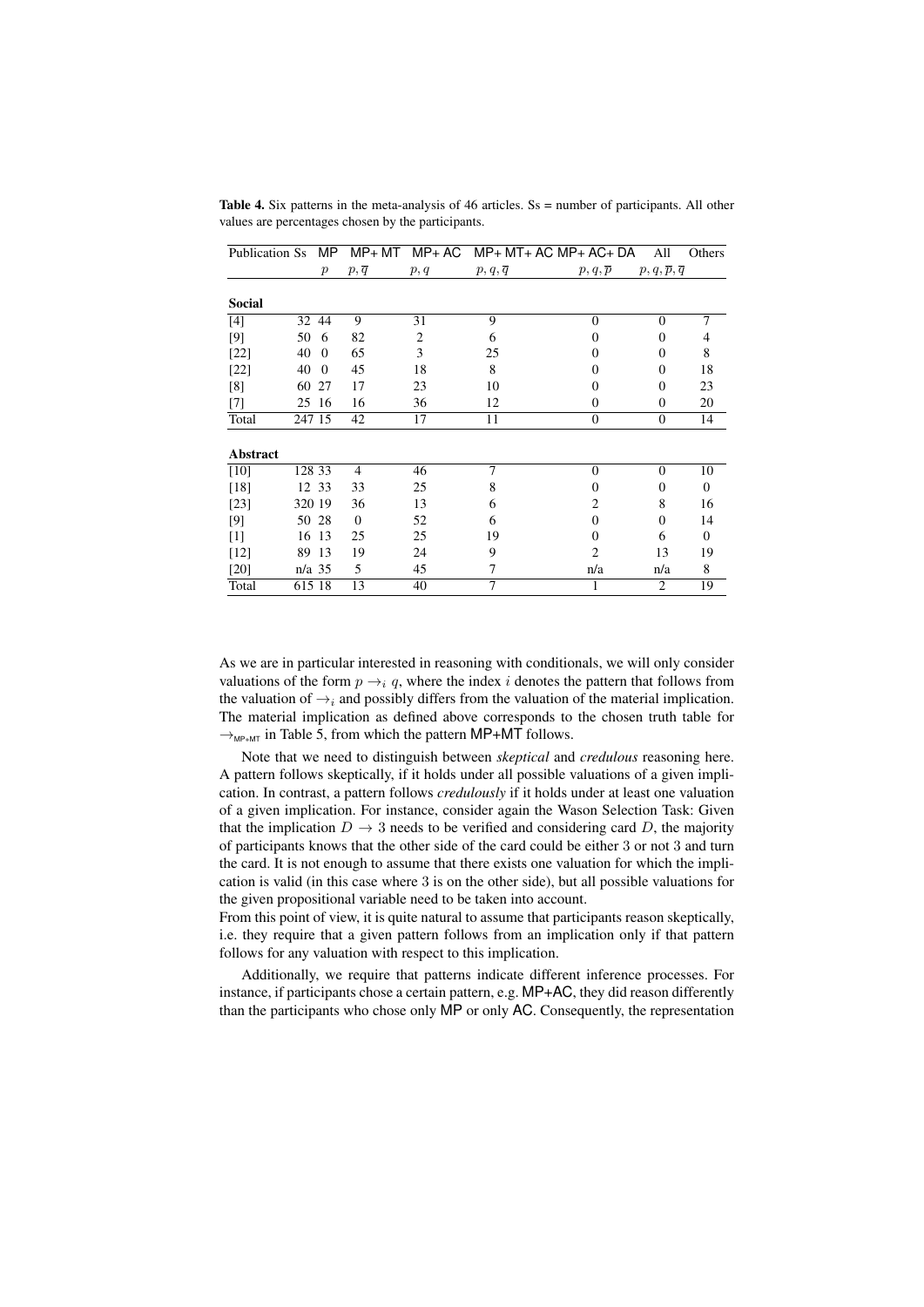Table 5. Overview of the truth tables for several patterns. In case the option was '0/1', the reasoning pattern was satisfied regardless the truth value in the cell. However, in order to have unique truth tables for the patterns, the highlighted values had to be chosen.

| D              | $\rightarrow$ MP<br>Projection |          | $\rightarrow$ MT $\rightarrow$ MP+MT $\rightarrow$ AC |          | $\rightarrow$ MP+AC<br>Logical Conjunction | $\rightarrow$ DA | $\rightarrow$ AC+DA<br>Converse Implication $\rightarrow_{MP+DA} \rightarrow_{MP+MT+DA}$ Biconditional | $\rightarrow$ MT+AC $\rightarrow$ MP+MT+AC | $\rightarrow$ All |
|----------------|--------------------------------|----------|-------------------------------------------------------|----------|--------------------------------------------|------------------|--------------------------------------------------------------------------------------------------------|--------------------------------------------|-------------------|
| $0\quad 0$     | 0/1                            |          |                                                       | 0/1      | 0/1                                        |                  |                                                                                                        |                                            |                   |
| 0 <sub>1</sub> | 0/1                            | 0/1      | 0/1                                                   | $\Omega$ | $\theta$                                   | 0/1              | $\theta$                                                                                               |                                            |                   |
| 1 0            | $\mathbf{0}$                   | $\bf{0}$ | $\theta$                                              | 0/1      |                                            |                  |                                                                                                        |                                            |                   |
|                |                                | 0/1      |                                                       |          |                                            | 0/1              |                                                                                                        |                                            |                   |

for each of the sixteen patterns needs to be unique, i.e., excluding all other patterns. For instance a model representation that corresponds to MP+AC, cannot correspond at the same time to exclusively MP or AC, as in the first case AC and in the second case MP holds. Note that accordingly, both, the patterns MP and MT separately should follow from a different valuation of the binary operator.

In total, there can be  $2<sup>4</sup>$  valuations for a binary operator. In order to define a unique truth table for each pattern, we conducted a complete search of all possible valuations. We did so by systematically assigning the value 0 or 1 as outcome to the truth table. Depending on which of the conditions is satisfied, the algorithm assigns each truth table to a pattern.

According to Table 2, the valuation functions for MP, MT, AC and DA, respectively, are defined as follows:

$$
v(p \rightarrow_{\mathsf{MP}} q) = \begin{cases} 0 & \text{if } v(p) = 1 \text{ and } v(q) = 0 \\ 1 & \text{if } v(p) = v(q) = 1 \end{cases}
$$

$$
v(p \rightarrow_{\mathsf{MT}} q) = \begin{cases} 0 & \text{if } v(p) = 1 \text{ and } v(q) = 0 \\ 1 & \text{if } v(p) = v(q) = 0 \end{cases}
$$

$$
v(p \rightarrow_{\mathsf{AC}} q) = \begin{cases} 0 & \text{if } v(q) = 1 \text{ and } v(p) = 0 \\ 1 & \text{if } v(p) = v(q) = 1 \\ 0/1 \text{ otherwise} \end{cases}
$$

$$
v(p \rightarrow_{\mathsf{DA}} q) = \begin{cases} 0 & \text{if } v(q) = 0 \text{ and } v(p) = 1 \\ 1 & \text{if } v(p) = v(q) = 0 \\ 0/1 \text{ otherwise} \end{cases}
$$

Table 5 shows the truth tables for several inference rules, where column 3, 4, 6 and 8 correspond to the just defined functions, from which MP, MT, AC and DA follow, respectively. The other inference rules are to be read similarly, e.g. MT+AC follows from  $\rightarrow_{MT+AC}$ . Note that, the truth tables for  $\rightarrow_{MT+AC}$  and  $\rightarrow_{MP+DA}$  correspond to  $\rightarrow_{All}$ . As there is no 0/1 variation in both cases, there is no possibility to define a unique truth table from which either (exclusively) MT+AC or (exclusively) MP+DA follows. We make the following observations: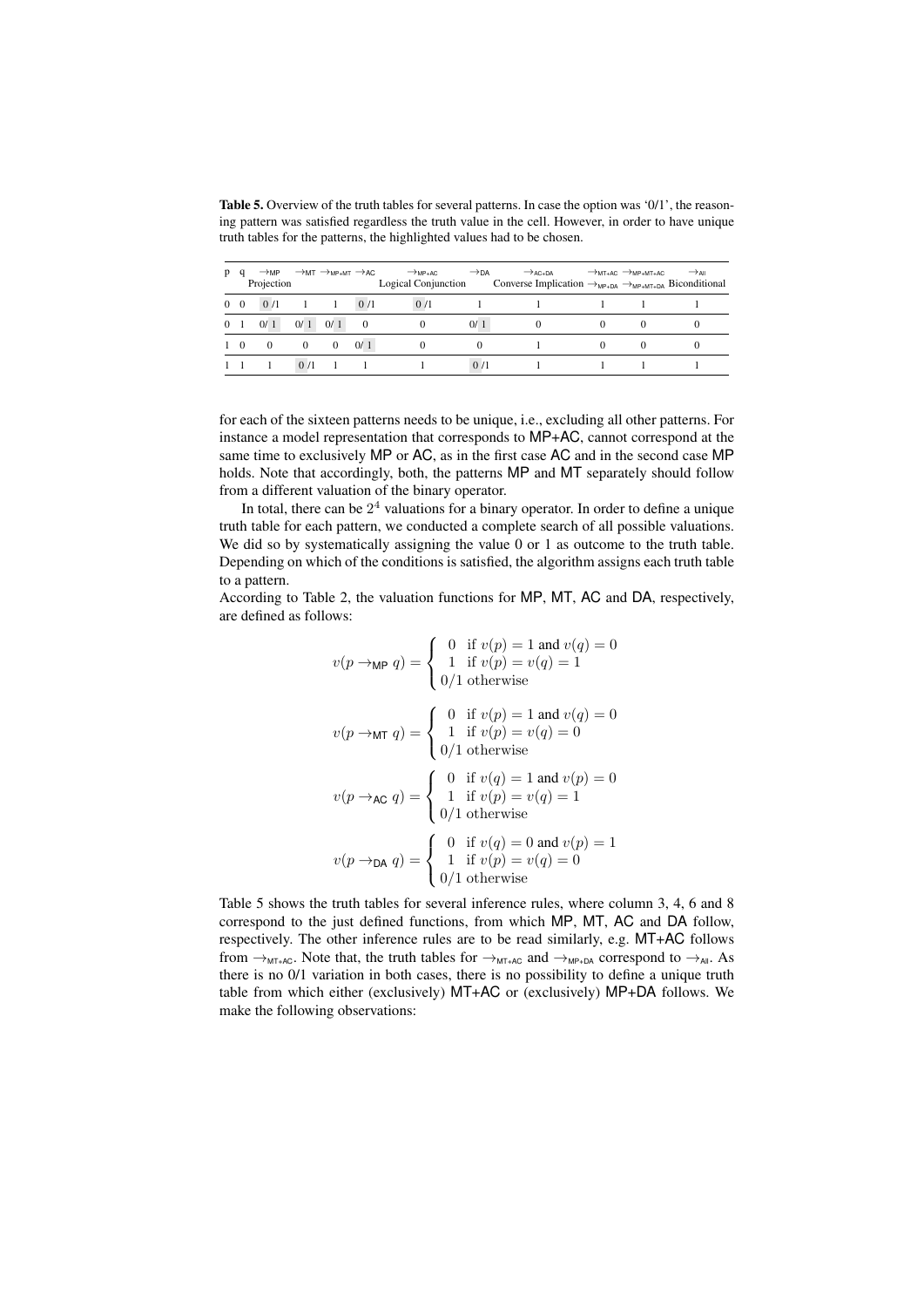Lemma 1. *The inference rules defined in Table 5 have the following correspondences:*

- *1.*  $\rightarrow$ <sub>*MT+AC</sub> holds if and only if*  $\rightarrow$ <sub>*MP+DA</sub> holds.*</sub></sub>
- $2. \rightarrow_{MT+AC}$  *implies*  $\rightarrow_{DA}$ *.*
- $3. \rightarrow$ <sub>MP+DA</sub> *implies*  $\rightarrow$ <sub>AC</sub>.
- *4.*  $\rightarrow$ <sub>*MT+AC+DA holds if and only if*  $\rightarrow$ <sub>*MP+DA+AC</sub> holds.*</sub></sub>
- 5.  $\rightarrow_{MP+MT+AC}$  *holds if and only if*  $\rightarrow_{MP+MT+DA}$  *holds.*

*Proof.* (1-3.) and (5.) follow immediately from the truth tables in Table 5. (4.) follows from (1- 3.).

As already mentioned above we require that each pattern follows skeptically from a uniquely determined truth table, i.e. the particular patterns follows from all valuations of a given implication and it needs to be the only pattern that follows from this implication.

Accordingly, Lemma 1.(2-3.) gives us the explanation why we had to choose for the highlighted values in the truth tables of  $\rightarrow_{MP}$ ,  $\rightarrow_{MT}$ ,  $\rightarrow_{AC}$  and  $\rightarrow_{DA}$  in Table 5: Consider, for instance  $\rightarrow$ <sub>AC</sub>, where the values in the first and the third row don't matter according to the valuation function. If instead of 0 and 1, we would have chosen 1 and 0 for the second and fourth row, respectively, the truth table would have been identical to the truth table of  $\rightarrow_{\text{All}}$ . The chosen values in the truth tables for  $\rightarrow_{\text{MP}}$ ,  $\rightarrow_{\text{MT}}$ , and  $\rightarrow_{\text{DA}}$ can be explained analogously. Corollary 1 follows immediately from Lemma 1:

Corollary 1. *Under two-valued logics, there are no unique inference rules which represent the patterns* MT+AC, MP+DA, MT+AC+DA, MP+DA+AC, MP+MT+AC *and* MP+MT+DA*.*

Hence there are six patterns out of the sixteen that cannot be represented by any possible interpretation of the conditional in two-valued logic. Table 4, however, shows that more than just a few participants in several experiments decided to turn cards, that cannot be explained by guesses (or pure random behavior). Since so many studies show that such patterns are significant, it seems that the model-based approach based on two-valued logics is not sufficiently explaining human reasoning patterns.

Conditionals as license for inferences. Another option could be that conditionals are "licenses for inferences" [20], i.e., a conditional needs to be understood as

 $p \wedge \neg ab \rightarrow q$ 

i.e., humans do understand a conditional not as  $p \rightarrow q$  but that if p *and nothing abnormal* is known then q. This is a typical interpretation used in non-monotonic approaches [20].

Searching through the space of all possible two-valued valuations and connectives between *p* and  $\neg ab$  (like  $\wedge$ ,  $\vee$ , and so forth) shows that this leads only to the same ten patterns as above and not to all sixteen patterns. So an additional degree of freedom by an "abnormality predicate" does not increase the number of possible answer patterns.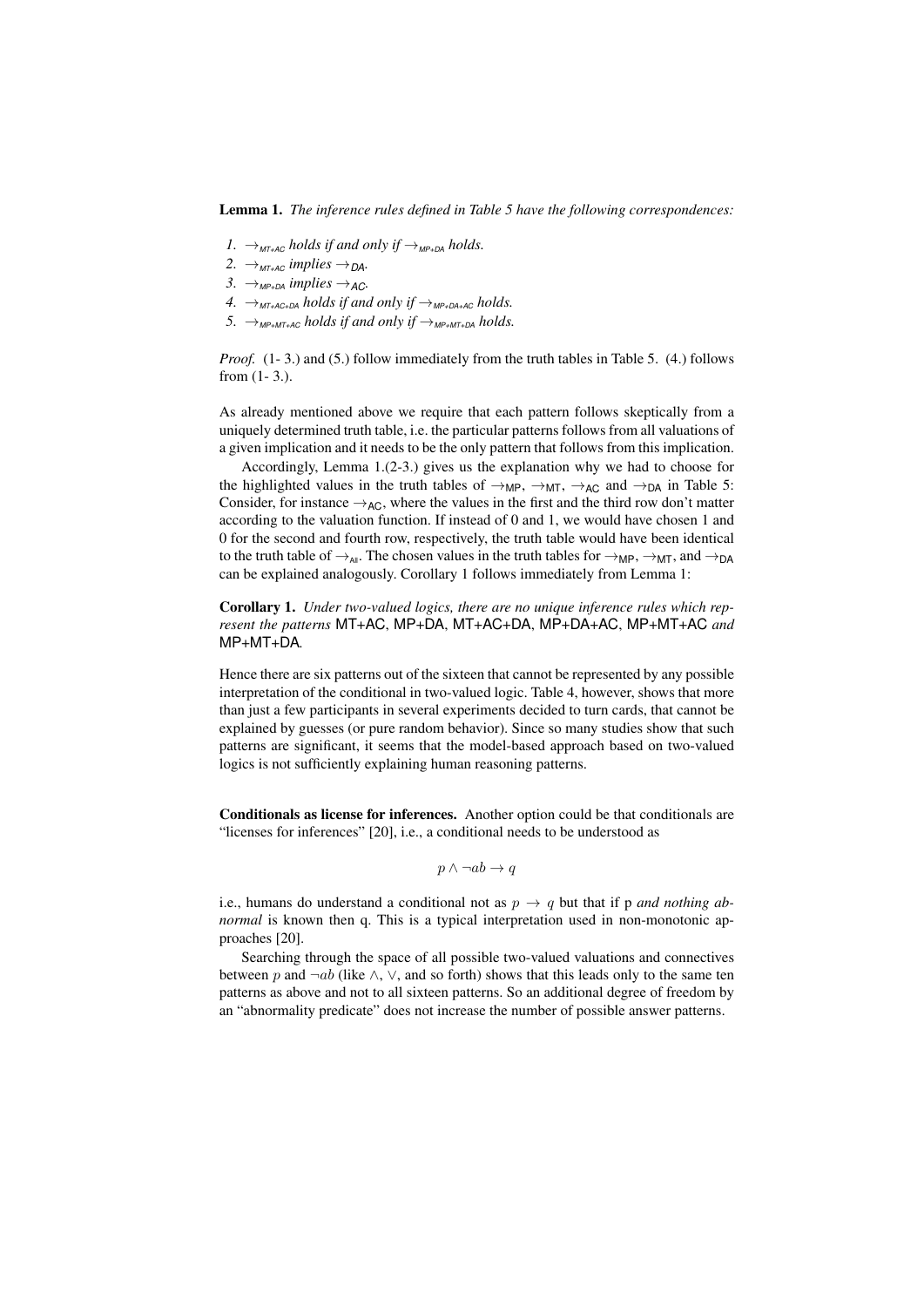| Rule Number | Name |                                     |                  | Premises Conclusion Logically correct? |
|-------------|------|-------------------------------------|------------------|----------------------------------------|
|             |      | MP' $p \rightarrow q, p$            | a                | No                                     |
| $2^,$       |      | DA' $p \rightarrow q, \overline{p}$ |                  | No                                     |
| 3'          |      | AC' $p \rightarrow q, q$            | $\boldsymbol{p}$ | No                                     |
| $4^{\circ}$ | MT'  | $p \rightarrow q, \overline{q}$     |                  | No                                     |

Table 6. Additional inference rules that implement the conditional as an exclusive or

Additional inference rules. The psychological literature reports four inference rules: MP, MT, DA and AC. For two variables, sixteen Boolean functions are possible. It seems unlikely, but there could be other interpretations of the underlying operator. For instance, the implication could be interpreted as well as an exclusive or (xor) (please refer to Table 6). In the following we restrict ourselves to those rules that infer something about the missing fact (or its negation), e.g., for a rule like  $p \rightarrow q$  and a given *p* then there can be two rules, the classical MP-rule and its negated version MP'.

This leads to sixteen combinations of 8 rules. By considering the relations MP', MT', AC' and DA', we notice that there are no truth tables which would satisfy a pattern which includes some prime-relations and some non-prime relations (e.g., MP, MT', AC, DA), because there is a clash due to mapping in the prime condition of the truth table the case  $p$  and  $q$  to 0, as depicted in Table 7. We only get two patterns by the prime versions, namely: All and None.

Table 7. Truth tables for several patterns, including prime and non-prime relations.

| р        | a        | $\rightarrow$ <sub>MP</sub> | $\rightarrow$ DA' | $\rightarrow$ AC' | $\rightarrow$ мт' | $\rightarrow$ MP+DA' | $\rightarrow$ MP+MT' |
|----------|----------|-----------------------------|-------------------|-------------------|-------------------|----------------------|----------------------|
| $\Omega$ | $\theta$ | 0/1                         |                   | 0/1               |                   | U                    |                      |
| $\Omega$ |          | 0/1                         |                   |                   | 0/1               |                      | 0/1                  |
|          | 0        | $^{(1)}$                    | 0/1               | 0/1               |                   | $\theta$             | clash                |
|          |          |                             | 0/1               | 0                 | 0/1               |                      |                      |

#### 3.2 Related Approaches

Rule-based Approach Could the missing patterns be reproduced by a pure rule-based approach? Some researchers in Cognitive Science and Psychology like Rips [19] and O'Brian [2] proposed that humans apply such inference rules. They argued that people use more often the MP instead of the MT because there is a proof necessary to show that MT holds. Such a proof makes the MT reasoning scheme more difficult than a simple application of MP. Errors in the reasoning process can be traced back to a misunderstanding of the conditional or the application of a wrong rule. However, even if we assume that people might apply a rule-based approach (instead of a model-based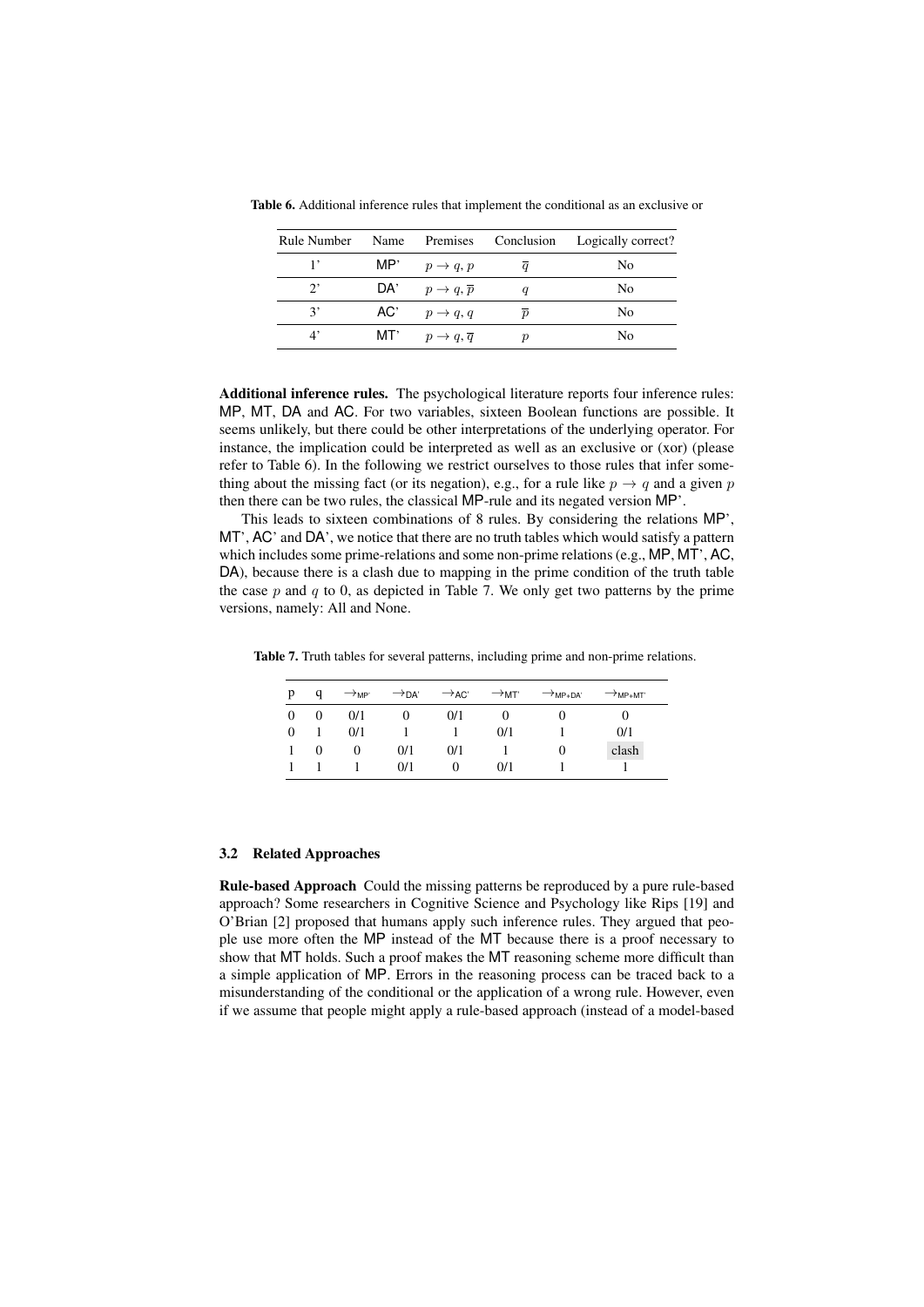approach) the Corollary 1 above already demonstrates the limitations of any such rulebased approach and that if people apply such a rule-based approach there is no way that they can generate one of the six missing patterns.

**Probabilistic Approach** Following an approach by Oaksford and Chater [16] people might assign probabilities, i.e., instead of interpreting  $p \rightarrow q$  in the classical sense, reasoners might understand this as the conditional probability q given p, i.e., *P*(*q | p*).

Table 8. The Independence Model proposed by [16]; *a* and *b* are parameters.

| p              | $a \cdot b$    | $a\cdot(1-b)$       |
|----------------|----------------|---------------------|
| $\overline{p}$ | $(1-a)\cdot b$ | $(1-a) \cdot (1-b)$ |

We calculated the possible probabilistic results by iterating the values 0.1, 0.3, 0.5, 0.7 and 0.9 for *a* and *b* for the proposed Independence Model (in Table 8) of [16]. The model accepts a certain conditional probability only if it is above a given threshold. We iterate the value of the threshold from 0.1 to 0.9, and we noticed that it needs to be around 0.1-0.2, otherwise we do not get most of the patterns. In this approach, apart from the 6 patterns missing in binary logic, we also do not get the pattern All, a pattern that is on rank 4 in a content-based version. Hence, this approach cannot reproduce the patterns. Another finding is that the analysis reveals that distribution does not fit the distribution of participant's answers.

#### 3.3 Three-valued logics

As none of the previous approaches can explain the missing six possible patterns in human reasoning, we will investigate if there are ternary logics, that can generate these patterns. To this end we assign the values 0, *u*, and 1 to the variables *p* and *q*, where *u* means *unknown*. Such an extension results in 2<sup>9</sup> different valuations. Since the Wason Selection Task restricts the option to turn or not turn (see Fig. 1), we map the valuations in the three-valued case to the set  $\{0,1\}$  with 1 "turn" and 0 "not turn". This extension to three-valued logics shows that it is possible to find a uniquely determined truth table from which the patterns MP+MT+AC and MP+MT+DA follow skeptically (cp. Table 10). The highlighted values show where we have more freedom of the interpretations than under two valued logics: The values in light gray show that by mapping  $\{0, u\}$  to 1,  $\rightarrow$ <sub>MP+MT+AC</sub> does not imply  $\rightarrow$ <sub>DA</sub>. Similarly, the highlighted values in dark gray show that by mapping  $\{u, 1\}$  to  $1, \rightarrow_{MP+MT+DA}$  does not imply  $\rightarrow_{AC}$ .

All six missing patterns can be uniquely represented under some three-valued logic valuations and therefore Lemma 1 can not be extended for three-valued logics. A further analysis shows, as expected, that there are at least two possible truth tables that satisfy each pattern in the three-value case (see Table 9 for an overview). The different answer patterns hinge mostly on an interpretation of the  $u \to 1$  or  $0 \to u$  (cp. Table 10). As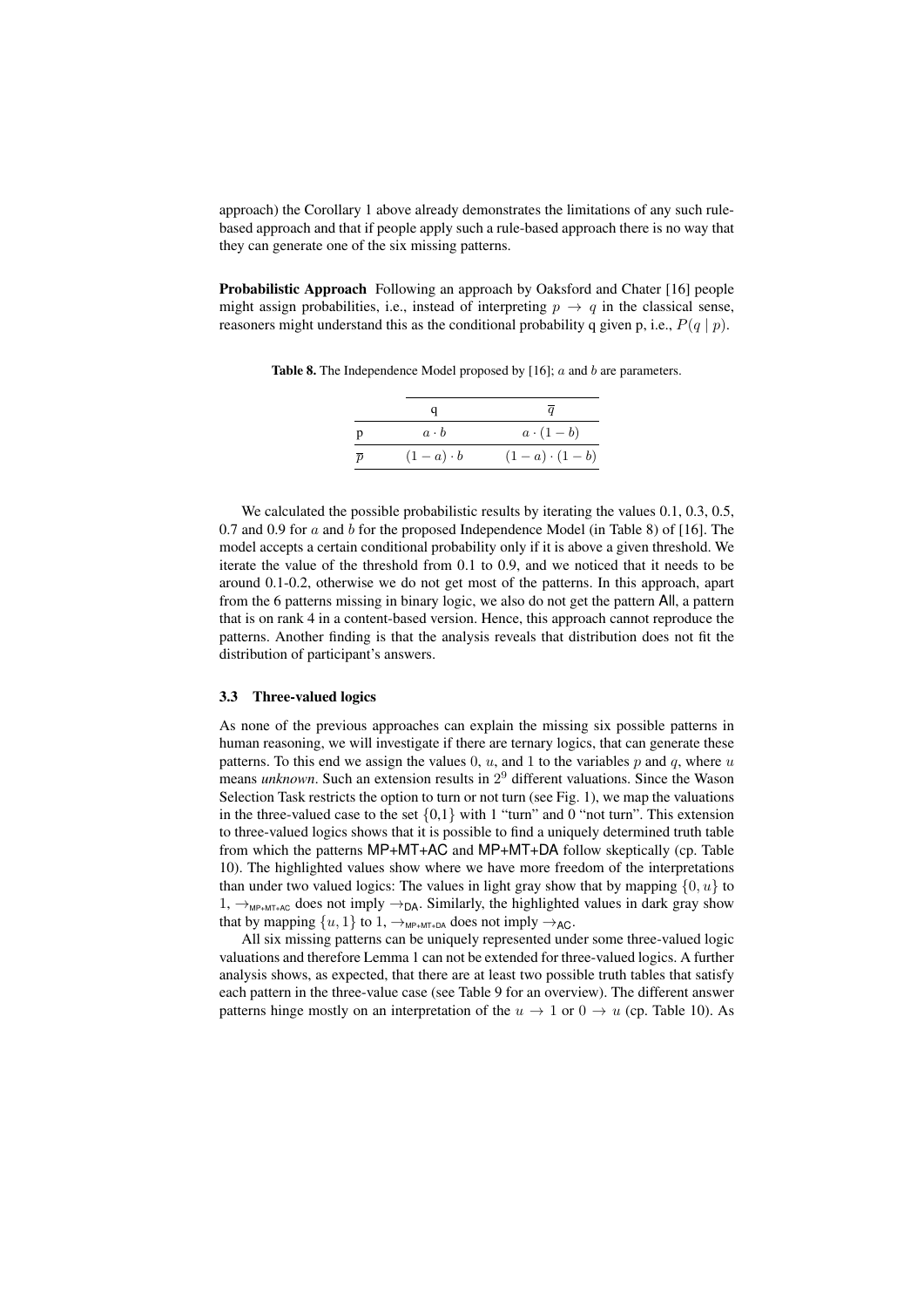Table 9. Number of truth tables satisfying the patterns for binary and ternary logic

|                 |      |  | MP MP+MT MP+AC MP+MT+AC MP+AC+DA MP+MT+DA MT+AC+DA AII |  |
|-----------------|------|--|--------------------------------------------------------|--|
| Two-valued 1    |      |  |                                                        |  |
| Three-valued 34 | - 10 |  |                                                        |  |

**Table 10.** The light gray values are the ones chosen for  $\rightarrow$ <sub>MP+MT+AC</sub> and the dark gray values are the ones chosen for  $\rightarrow_{MP+MT+DA}$ .

| p        | q        | $\rightarrow$ MP | $\rightarrow$ MT | $\rightarrow$ MP+MT | $\rightarrow$ AC | $\rightarrow$ DA |
|----------|----------|------------------|------------------|---------------------|------------------|------------------|
| $\theta$ | $\theta$ | 0/1              | 1                |                     | 0/1              |                  |
| $\Omega$ | 1        | 0/1              | 0/1              | 0/1                 | $\Omega$         | $\theta$         |
| 1        | $\Omega$ | $\theta$         | $\overline{0}$   | $\overline{0}$      | 0/1              | 0/1              |
| 1        |          | 1                | 0/1              |                     |                  | 0/1              |
| $\theta$ | u        | 0/1              | 0/1              | 0/1                 | 0/1              | 0                |
| u        | $\theta$ | 0/1              | $\overline{0}$   | $\overline{0}$      | 0/1              | 0/1              |
| u        | u        | 0/1              | 0/1              | 0/1                 | 0/1              | 0/1              |
| u        | 1        | 0/1              | 0/1              | 0/1                 | $\Omega$         | 0/1              |
| 1        | u        | $\overline{0}$   | 0/1              | $\overline{0}$      | 0/1              | 0/1              |

we have now several truth tables that can reproduce the human answer patterns, the question is, how do the truth tables differ? We analyzed the intersection of the truth tables and see again, as expected, that it depends mostly on the interpretation of the third-value *u* in the conditional.

There is an ongoing discussion on possible interpretations of the implication under three-valued logics (e.g. Łukasiewicz logic [14], Kripke-Kleene logic [13]). So far there is no psychological research on how participants may in general interpret such assertions, leaving this point open.

Here we have shown that the answer patterns humans produce can be captured by three-valued logics. True cognitive modeling aims not only in reproducing the answer patterns, but additionally the processes that lead to the results. The data from the literature analysis above does not, however, indicate how humans process the presented information, i.e., if they read the cards from left to right, which card they select first, and how fast they answer to each problem.

#### 4 Conclusion

The Wason-Selection-Task is 'the' fundamental research and modeling problem in the psychology of conditional reasoning. We have shown that: (i) instead of analyzing aggregated values single response patterns provide the "real" inference process, (ii) human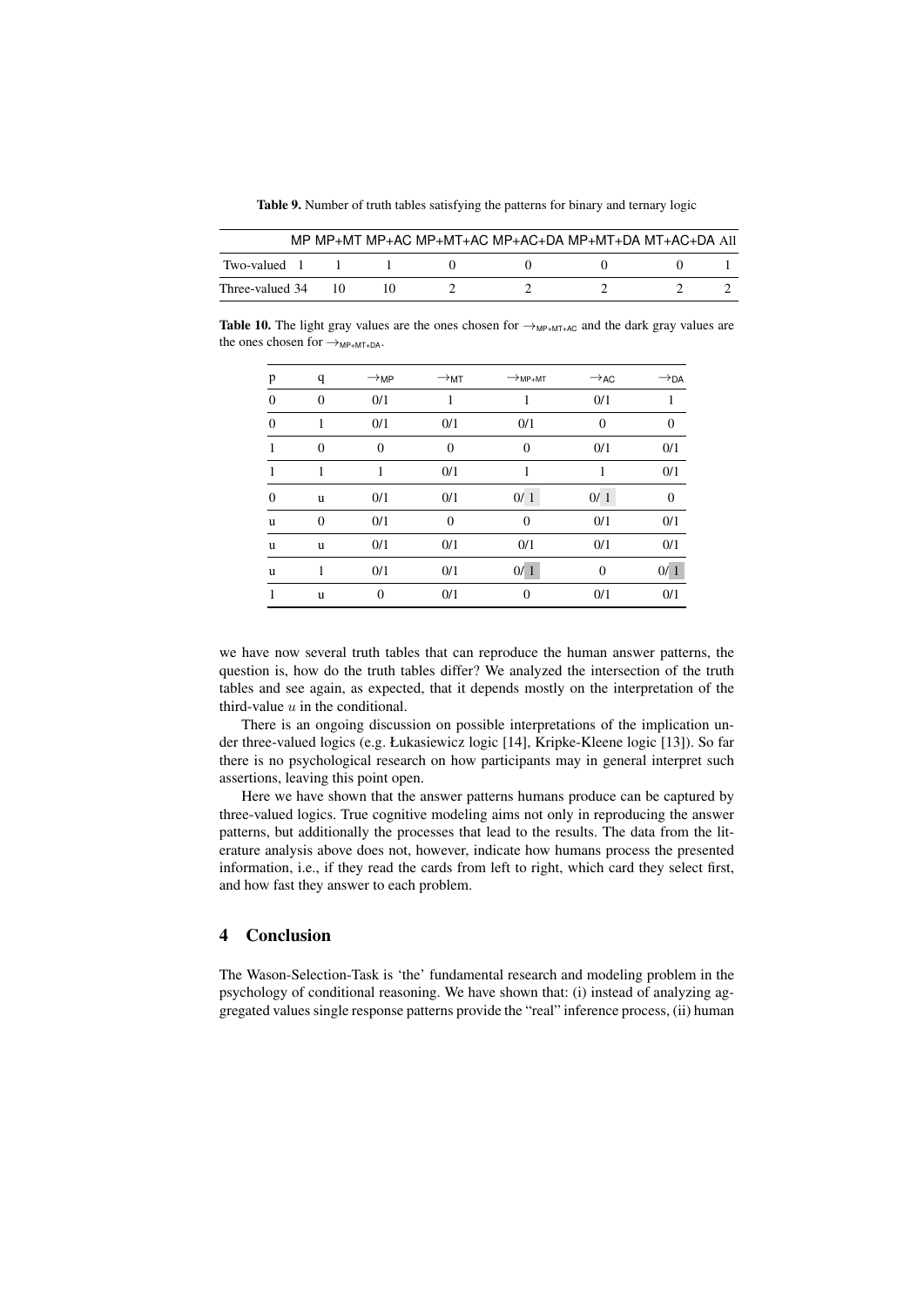reasoners generate patterns that cannot be reproduced by classical logical approaches, (iii) some answer patterns have implications for other answer patterns, and (iv) threevalued logics can explain the answer results.

The different answer patterns generated by human reasoners demonstrate a great variety in the inference process. All of the patterns can be explained by different threevalued valuations of the implication operator. Why did so many participants falsely chose patterns with the "3" instead of the logical correct "7"? Is it only a wrong matching of the conditional, i.e., do the participants simply chose to turn the wrong card because they misunderstood the conditional? If so our method provides possible interpretations of the conditional. But our results go one step further: by using a third-value everything seems to hinge on how humans may interpret the truth-value  $u$  in a conditional. This is for some answer patterns the only way to differentiate between them (e.g., Table 10). Future work will investigate the interpretations of human reasoners on evaluating problems that have been assigned the truth-value *unknown*.

The long ongoing debate about using two-valued logics (or restrictions of it) as a modeling framework can be rejected. From this perspective three-valued logics seem to be a more appropriate approach modeling human reasoning.

#### References

- 1. Beattie, J., Baron, J.: Confirmation and matching biases in hypothesis testing. The Quarterly Journal of Experimental Psychology 40(2), 269–297 (1988)
- 2. Braine, M.D.S., O'Brien, D.P.: Mental logic. Erlbaum, Mahwah, NJ (1998)
- 3. Cosmides, L., Tooby, J.: Cognitive adaptations for social exchange. In: Barkow, J.H., Cosmides, L., Tooby, J. (eds.) The Adapted Mind: Evolutionary Psychology and the Generation of Culture, pp. 163–228 (1993)
- 4. Cox, J.R., Griggs, R.A.: The effects of experience on performance in wason's selection task. Memory & Cognition 10(5), 496–502, http://dx.doi.org/10.3758/ BF03197653
- 5. Dietz, E.A., Hölldobler, S., Ragni, M.: A Computational Logic Approach to the Abstract and the Social Case of the Selection Task. In: Morgenstern, L., Davis, E., Williams, M.A. (eds.) 11th International Symposium on Logical Formalizations of Commonsense Resaoning (2013)
- 6. Evans, J.S.B., Stanovich, K.E.: Dual-process theories of higher cognition advancing the debate. Perspectives on psychological science 8(3), 223–241 (2013)
- 7. Feeney, A., Handley, S.J.: The suppression of q card selections: Evidence for deductive inference in wason's selection task. The Quarterly Journal of Experimental Psychology: Section A 53(4), 1224–1242 (2000)
- 8. Fiddick, L., Cosmides, L., Tooby, J.: No interpretation without representation: the role of domain-specific representations and inferences in the wason selection task. Cognition 77(1), 1–79
- 9. Griggs, R.A.: Memory cueing and instructional effects on wason's selection task. Current Psychology 3(4), 3–10, http://dx.doi.org/10.1007/BF02686552
- 10. Johnson-Laird, P.N., Wason, P.C.: A theoretical analysis of insight into a reasoning task. Cognitive Psychology 1(2), 134–148 (1970)
- 11. Johnson-Laird, P., Legrenzi, P., Legrenzi, M.: Reasoning and a sense of reality. British Journal of Psychology 63, 395–400 (1972), http://books.google.de/books?id= FFGjYgEACAAJ